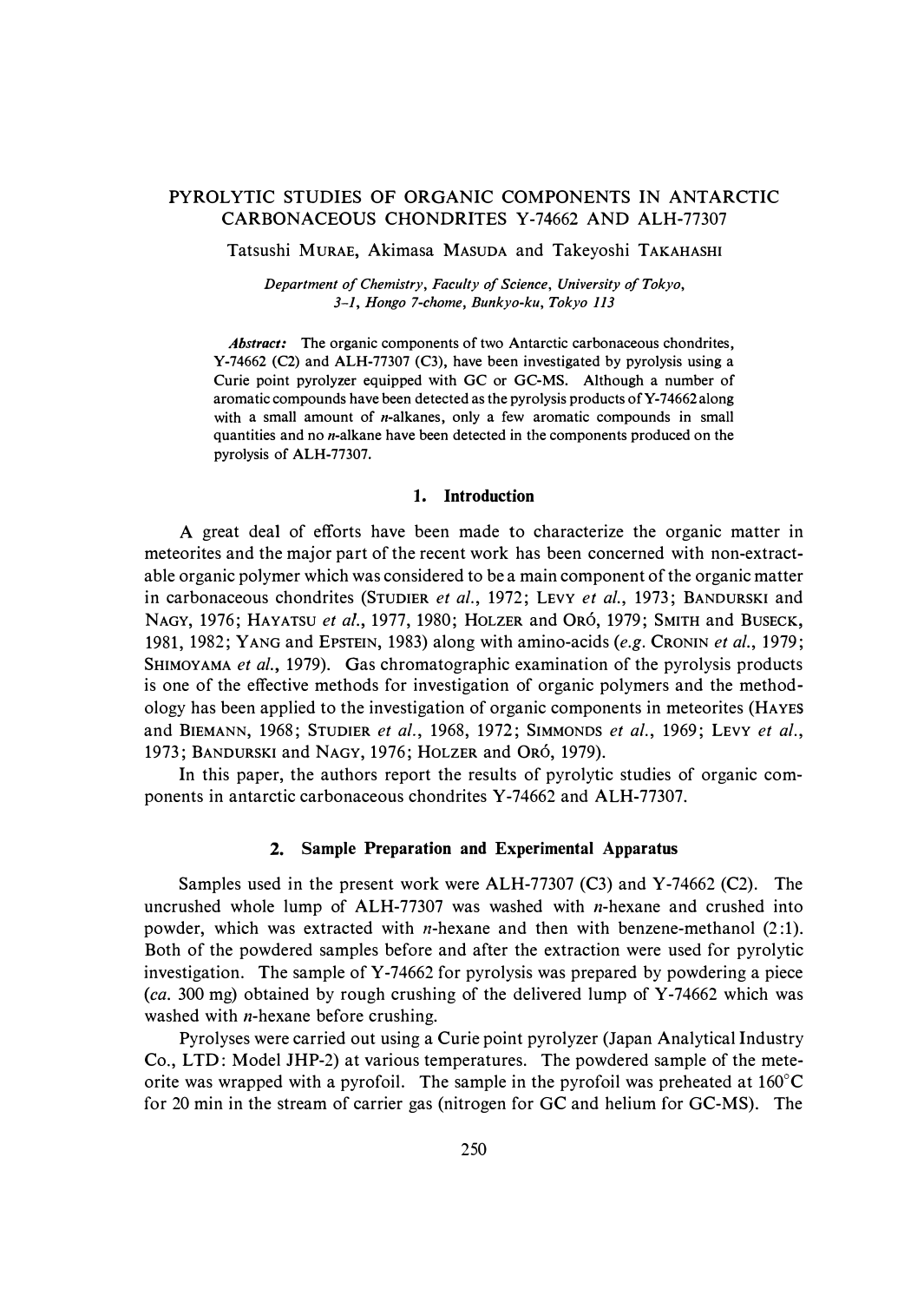**volatile compounds which might be adsorbed on the surface of the meteorite in the terrestrial enviroment were exhausted through a valve situated at the connector between the carrier line and the GC capillary column. The carrier line made with the same type capillary column (1.5 m) as that for GC was maintained at 220**°**C. The temperature of the pyrofoil reached to that for pyrolysis within 0.3 s by applying electrical heating with high frequency. In 1 s after pyrolysis for 3 s the exhaust valve was closed to introduce the products into the analyzing system. Flow rate of carrier gas during analysis (exhaust valve closed) was 0.57** *ml/min* **and then increased to 8.6 ml/min on opening the exhaust valve. The change of the flow rate along with an inserted glass above the pyrofoil in the pyrotube was effective for prevention of the diffusion of the pyrolysis products and for formation of sharp peaks (high resolution) in the chromatogram.** 

**The analyses by GC were carried out using a Shimazu 7 A-PF instrument equipped**  with an FID for detection. An open tubular fused silica capillary column (25 m $\times$ **0.2 mm i.d.) was coated with silicon OV-101. An increasing rate of temperature for GC analysis was programed to be 4** °**C/min from 50 to 220 °C after keeping the initial temperature for 8 min. A JEOL JMS D-300 mass spectrometer equipped with a JMA-2000 mass data analyzer system and the same capillary column as for the GC was used for GC-MS analyses and the column was inserted directly into the ionization chamber of the mass spectrometer.** 



*Fig. I. Gas chromatograms obtained by pyrolysis of 5 mg of Y-74662 ( A) (before extraction) and 15 mg of ALH-77307 ( B) ( after extraction) using 670°C pyrofoil.*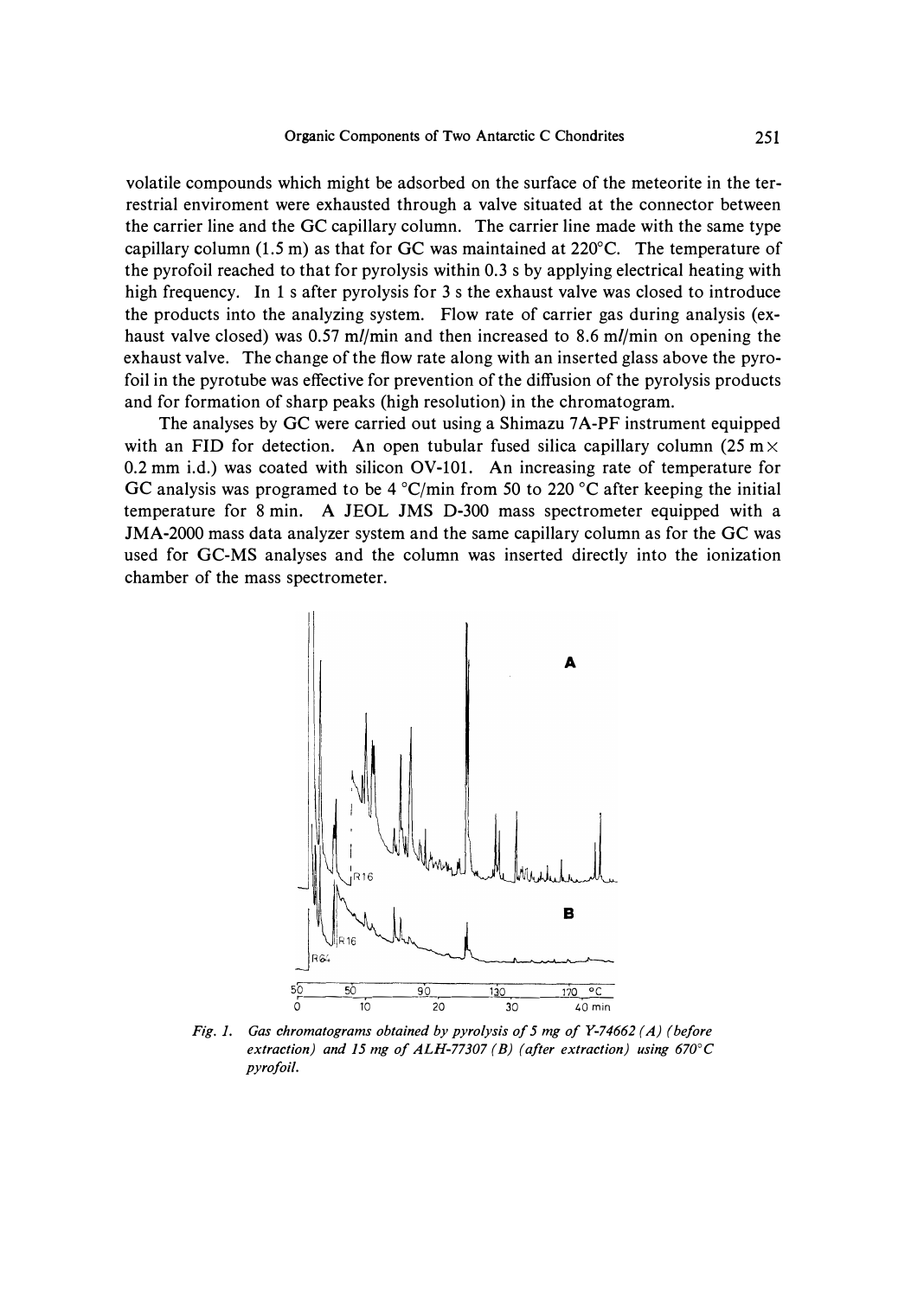## **3. Results and Discussion**

**Volatile compounds which were released on heating at 160 °C during preheating were neglected in our experiments in order to obtain clear information on polymeric compound. The current system enabled us to analyze the compounds bearing a higher boiling point than those observed by the conventional pyrolysis-Ge (-MS) analyses**  *(e.g.* **BANDURSKI and NAGY, 1976).** 

**Although minor changes of relative intensity among the peaks were observed, the patterns of chromatogram were essentially the same at different pyrolyzing temperatures. Pyrolyzed components were obtained in a large quantity at the temperature of 670 to 764 °C suggesting that the temperature was most effective for the pyrolysis. This temperature was also most effective for the pyrolysis of ALH-77307. No remarkable change was observed between the chromatograms obtained by the pyrolysis of ALH-77307 before and after the extraction. For the pyrolysis of Y-74662 only the sample before the extraction was used in this work.** 

**Figure l shows the gas chromatograms resulting from the pyrolysis of 5 mg of Y-74662 (A) (before extraction) and 15 mg of ALH-77307 (B) (after extraction) using 670 °C pyrofoil. The chromatogram of pyrolysis products of ALH-77307 (Fig. lB) shows only a few compounds as detectable peaks in spite of the usage of three times** 



*Fig. 2. Survey of n-alkanes with mass chromatograms by the ions at m/z 71, 85 and 99 in JO-mg pyrolysis products of Y-74662 (before extraction) using 740°C pyrofoil. RIC: total ions detected in scan range, scan range: m/z 60-360, scan speed: 1.9 s/scan, scan interval: 8.0* s, *ionization voltage: 26 V, ion multiplier voltage 1.4 kV. The increasing rate of temperature of GC oven was prograined to be 4<sup>°</sup><i>C*/*min from 60 to 220°C after keeping the initial temperature for 8 min.*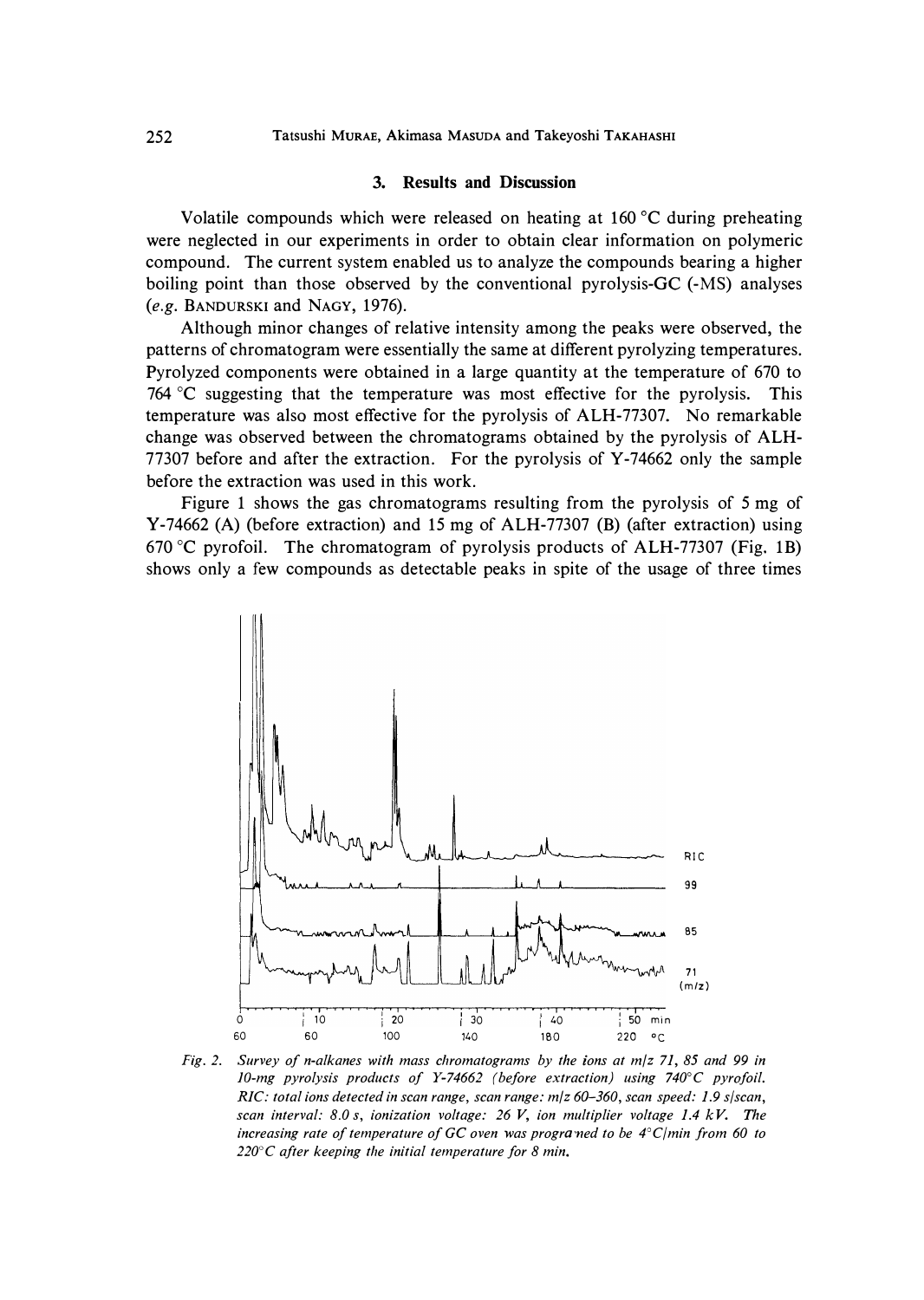

*tion) by the ions listed in Table I. There is no correlation between the intensities of chromatograms for different mass unit ions. The conditions for the analysis are the same as in Fig. 2.* 

**larger amount of the meteorite sample compared with Y-74662. Although ALH-77307 has been classified into C3, no n-alkane was detected in its pyrolysis products by the inspection of the mass spectra obtained by GC-MS. This fact is contrary to the trend in n-alkane contents (Cl <C2<C3) pointed out by BANDURSKI and NAGY (1976).** 

**Figure 2 shows the mass chromatographic survey of n-alkanes in pyrolysis product (extractable components might be involved in this product) of Y-74662 using the ions at** *m/z* **71, 85 and 99. The result suggests that the amount of n-alkanes is very small compared with other components. Figures 3(a, b) show the mass chromatograms using the ions which were observed in the mass spectra obtained on the pyrolysis of Y-74662.**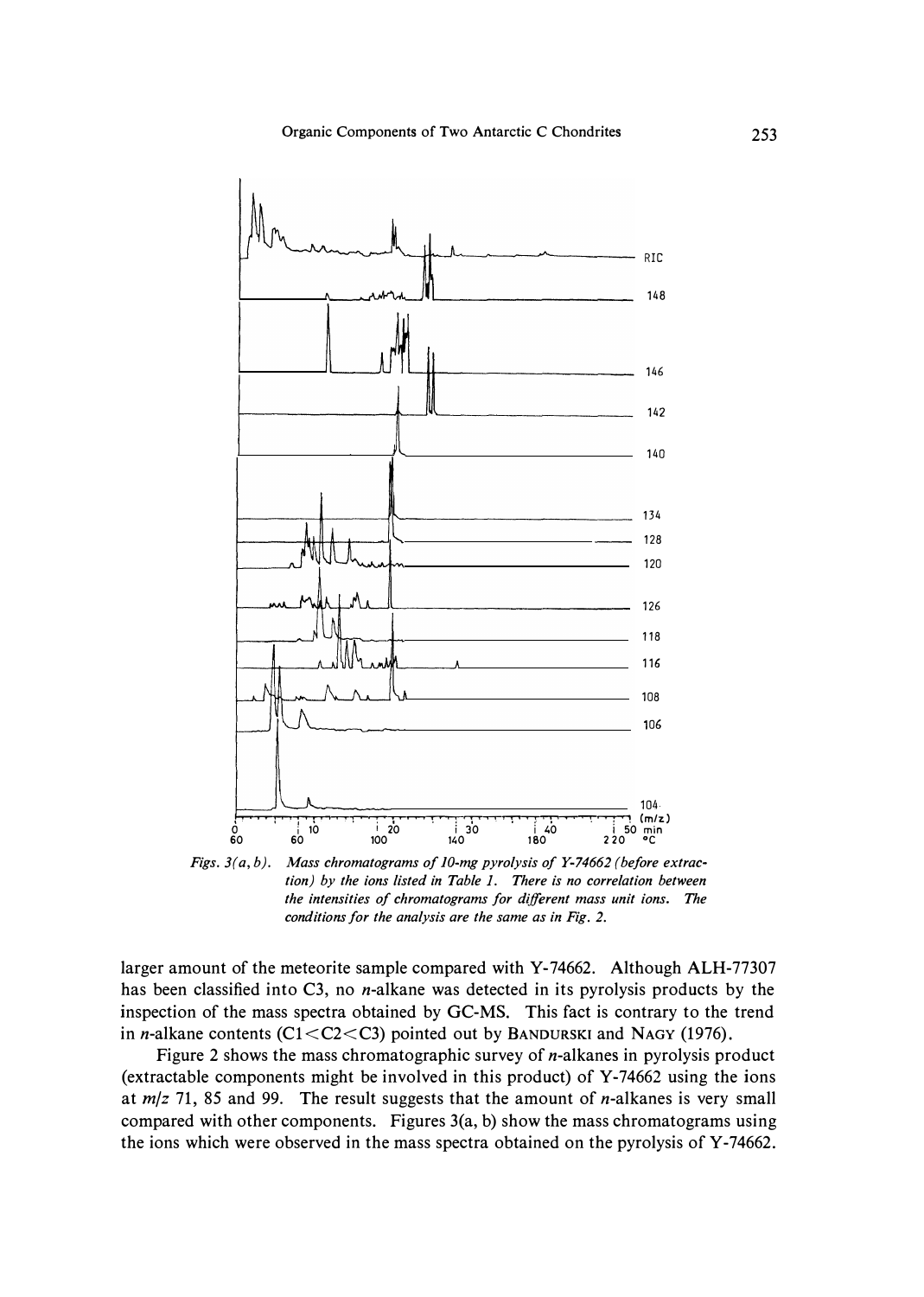

**All peaks in GC chromatogram other than n-alkanes did not show any remarkable fragmentation except for demethylation in their mass spectrum. This fact suggests that all of these compounds are aromatic. Some of the possible structures (but not all) of the compounds from their molecular ion are listed in Table 1. Many of the compounds which have a higher molecular weight than naphthalene in Table 1 have not been reported in the previous pyrolytic studies on meteorites (ALHA 77306, <sup>17</sup>and Murchison: HOLZER and 0R6, 1979; Orgueil: BANDURSKI and NAGY, 1976; Allende: SIMMONDS** *et al.,* **1969). The polynuclear aromatic ring systems found in pyrolytic components of Y-74662 are closely related to those (excepting heterocyclic compounds) reported in aromatic acids from oxidation of the Murchison polymer by HAYATSU** *et al.*  **(1977). These polynuclear aromatic compounds seem to reflect a process of graphite**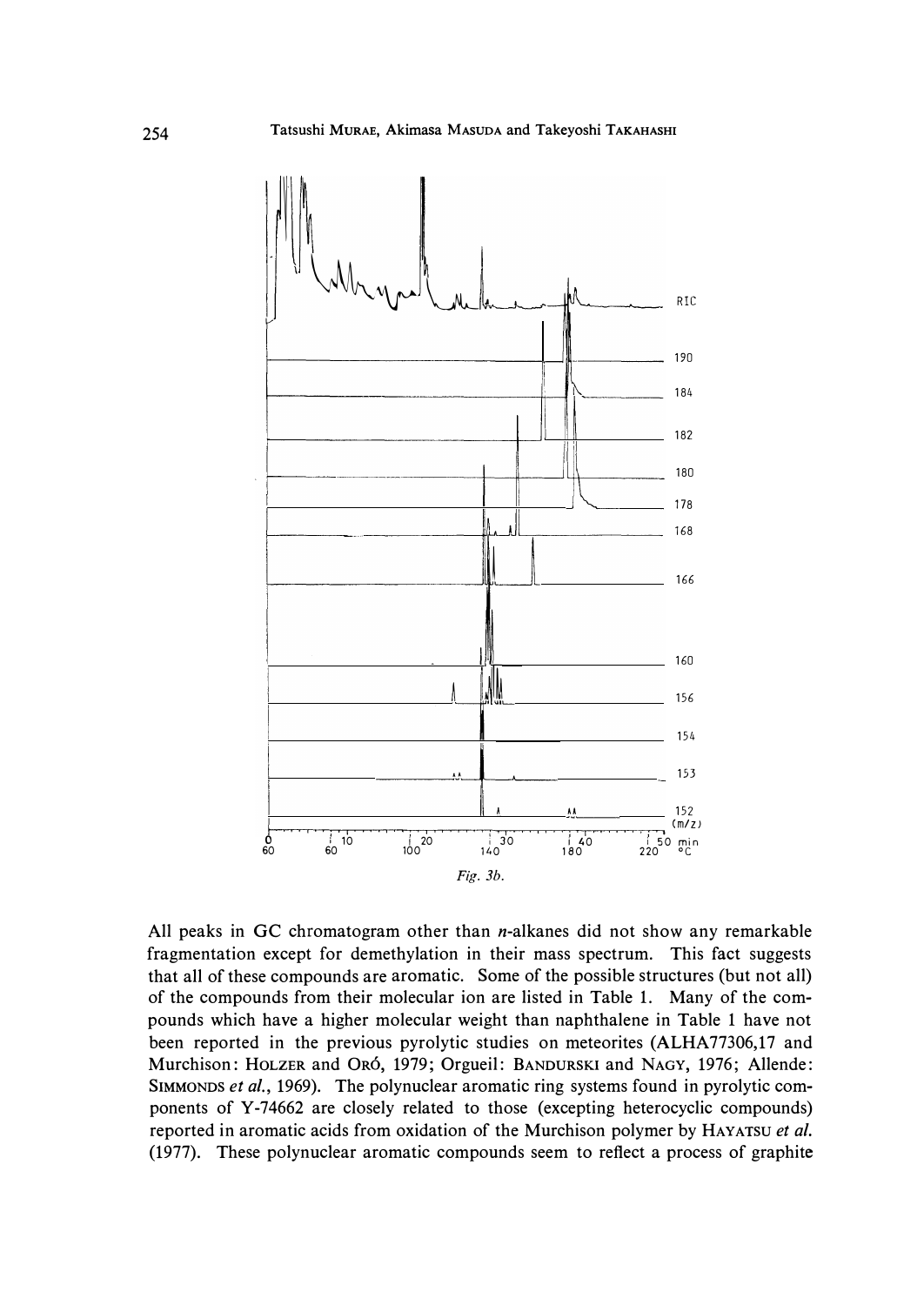| m/z | Tentative Identification                                                                                                                     | m/z | Tentative Identification                                                                            |
|-----|----------------------------------------------------------------------------------------------------------------------------------------------|-----|-----------------------------------------------------------------------------------------------------|
| 104 |                                                                                                                                              | 148 | $\sqrt{s}$   -CH <sub>3</sub>                                                                       |
| 106 | $\left\{\bigcup\right\}$ –CH <sub>3</sub> x 2<br>C <sub>2</sub> H <sub>5</sub>                                                               | 152 |                                                                                                     |
| 108 | $\vert$ $_{-CH_2}^{-OH}$                                                                                                                     | 154 |                                                                                                     |
| 116 |                                                                                                                                              | 156 | $\rightarrow$ $\leftarrow$ C <sub>2</sub> H <sub>5</sub><br>$\vert$ -CH <sub>3</sub> x <sub>2</sub> |
| 118 | $-CH = CH2$<br>$-CH3$                                                                                                                        | 160 | $\left  \bigcup_{\alpha} \right $   -CH <sub>3</sub> x3                                             |
| 120 | −СНз<br>−С2 Н <b>s</b><br>$\bigcup$ = CH <sub>3</sub> x 3<br>$\parallel_{\mathsf{-C_3H_7}}$                                                  | 166 | $-CH3$<br>0r                                                                                        |
| 126 | $\boxed{\mathbb{S}}$   -CH <sub>3</sub> $\sqrt{\mathbb{S}}$   -C <sub>H<sub>3</sub></sub> $\sqrt{\mathbb{S}}$   -C <sub>aH<sub>2</sub></sub> | 168 | $\vert$ -CH <sub>3</sub>                                                                            |
| 128 |                                                                                                                                              | 178 | or                                                                                                  |
| 134 | $\vert$ -CH <sub>3</sub> x 4<br>$\overline{or}$                                                                                              | 180 | $\}$ -CH <sub>3</sub><br>$\frac{1}{2}$   -CH <sub>3</sub> x <sup>2</sup><br>$_{0}r$                 |
| 140 |                                                                                                                                              | 182 | $\frac{1}{2}$   -CH <sub>3</sub> x <sub>2</sub>                                                     |
| 142 | $\}$ -CH <sub>3</sub>                                                                                                                        | 184 | $\vert$ -CH <sub>3</sub> x 4                                                                        |
| 146 | $-CHa X2$                                                                                                                                    | 190 |                                                                                                     |

*Table 1. Molecular ions detected for the pyrolytic components of Y-74662 and tentative identification of their structures.* 

**formation from some simple compounds during meteorite formation. And the difference of the pyrolytic components between ALH-77307 and Y-74662 may correspond to the degree of the graphitization of organic matter in these meteorites. It is necessary to confirm the structure of each component without ambiguity for further discussion. Therefore, a careful comparison of authentic samples with the chromatographic peaks given by the pyrolysis is under way because of the difficulty in the structure determination of them by mass spectrum alone.** 

#### *References*

- *BANDURSKI, E. L. and NAGY, B. (1976): The polymer-like organic material in the Orgueil meteorite. Geochim. Cosmochim. Acta, 40, 1397-1406.*
- *CRONIN, J. R., PrzzARELLO, S. and MooRE, C. B. (1979): Amino acids in Antarctic carbonaceous chondrite. Science, 206, 335-337.*
- *HAYATsu, R., MATSUOKA, S., ScoTT, R. G., STUDIER, M. H. and ANDERS, E. (1977): Origin of organic matter in the early solar system -VII. The organic polymer in carbonaceous chondrites. Geochim. Cosmochim. Acta, 41, 1325-1339.*
- *HAYATSU, R., WINANS, R. E., SCOTT, R. G., MCBETH, R. L., MOORE, L. P. and STUDIER, M. H. (1980): Phenolic ethers in the organic polymer of the Murchison meteorite. Science, 207, 1202-1204.*
- *HAYES, J.M. and BIEMANN, K. (1968): High resolution mass spectrometric investigations of the organic constituents of the Murray and Holbrook chondrites. Geochim. Cosmochim. Acta, 32, 239-267.*
- *HOLZER, G. and 0R6, J. (1979): The organic composition of the Allan Hills carbonaceous chondrite (77306) as determined by pyrolysis-gas chromatography-mass spectrometry and other meth-*